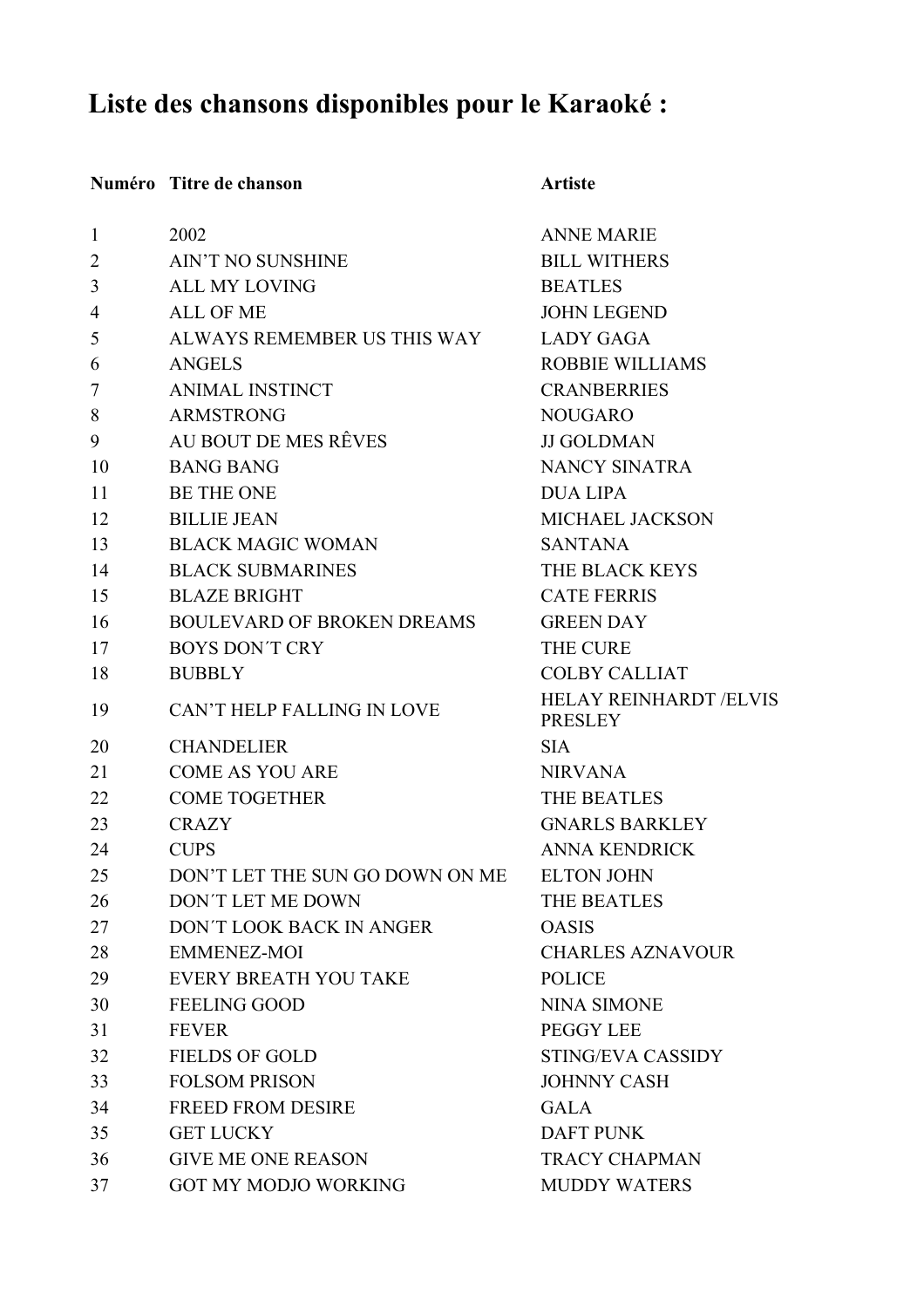| 38 | <b>HAY AMORES</b>                | <b>SHAKI</b>  |
|----|----------------------------------|---------------|
| 39 | <b>HELP</b>                      | <b>BEATL</b>  |
| 40 | <b>HEUREUSE</b>                  | SOHA          |
| 41 | <b>HIGHWAY TO HELL</b>           | AC/DC         |
| 42 | <b>HONEY HONEY</b>               | <b>ABBA</b>   |
| 43 | <b>HOUND DOG</b>                 | <b>ELVIS</b>  |
| 44 | <b>HUMAN NATURE</b>              | <b>MICHA</b>  |
| 45 | <b>HYSTERIA</b>                  | <b>DEF LI</b> |
| 46 | <b>I DON'T WANT A LOVER</b>      | <b>TEXAS</b>  |
| 47 | <b>I FEEL GOOD</b>               | <b>JAMES</b>  |
| 48 | I SHOT THE SHERIFF               | <b>BOB</b> M  |
| 49 | I TRY                            | <b>MARC</b>   |
| 50 | I'M YOURS                        | <b>JASON</b>  |
| 51 | IL JOUAIT DU PIANO DEBOUT        | <b>FRANO</b>  |
| 52 | <b>J'ENVOIE VALSER</b>           | <b>ZAZIE</b>  |
| 53 | <b>JALOUSE</b>                   | <b>EMILY</b>  |
| 54 | JE NE VEUX PAS TRAVAILLER        | PINK N        |
| 55 | <b>JOHNNY B GOOD</b>             | <b>CHUCI</b>  |
| 56 | <b>JUST LIKE HEAVEN</b>          | THE CI        |
| 57 | <b>JUST THE TWO OF US</b>        | <b>BENJA</b>  |
| 58 | <b>KILLING ME SOFTLY</b>         | <b>COLBY</b>  |
| 59 | <b>KNOCKIN ON HEAVEN'S DOOR</b>  | <b>BOBD</b>   |
| 60 | <b>LA BAMBA</b>                  | <b>RICHIE</b> |
| 61 | <b>LA COPA ROTA</b>              | <b>CALAN</b>  |
| 62 | <b>LA FLACA</b>                  | <b>JARAB</b>  |
| 63 | <b>LADY</b>                      | <b>MOJO</b>   |
| 64 | <b>LAST DANCE WITH MARY JANE</b> | <b>TOMP</b>   |
| 65 | <b>LAYLA</b>                     | <b>ERICK</b>  |
| 66 | <b>LET IT BE</b>                 | <b>BEATL</b>  |
| 67 | LIKE A ROLLING STONE             | <b>BOBD</b>   |
| 68 | <b>LOCKED OUT OF HEAVEN</b>      | <b>BRUN</b>   |
| 69 | <b>LOVE LIKE YOU</b>             | <b>REBEC</b>  |
| 70 | <b>LOVE ME TENDER</b>            | <b>NORAI</b>  |
| 71 | <b>MAD ABOUT YOU</b>             | <b>HOOV</b>   |
| 72 | <b>MAD WORLD</b>                 | <b>TEARS</b>  |
| 73 | <b>MEMORIES</b>                  | <b>MARO</b>   |
| 74 | MESSAGE PERSONNEL                | <b>FRANC</b>  |
| 75 | <b>MIL PASOS</b>                 | SOHA          |
| 76 | <b>MON COEUR MON AMOUR</b>       | <b>ANAIS</b>  |
| 77 | MONEY THAT'S WHAT I WANT         | <b>BEN ST</b> |
| 78 | <b>NATURAL WOMAN</b>             | <b>ARETH</b>  |
| 79 | NO VOY EN TREN                   | <b>CHARI</b>  |
| 80 | NON, NON, NON,                   | <b>CAME</b>   |

**SHAKIRA BEATLES** AC/DC **ELVIS PRESLEY** MICHAEL JACKSON DEF LEPPARD TEXAS JAMES BROWN **BOB MARLEY** MARCI GRAY JASON MRAZ FRANCE GALL EMILY LOIZEAU PINK MARTINI **CHUCK BERRY** THE CURE **BENJAMIN SIKSOU** COLBY CALLIAT / FUGEES **BOB DYLAN** RICHIE VALLENS CALAMARO JARABE DE PALO TOM PETTY **ERICK CLAPTON BEATLES BOB DYLAN** BRUNO MARS REBECCA SUGAR NORAH JONES HOOVERPHONIC TEARS FOR FEARS/JASMINE **MAROON 5** FRANCOISE HARDY **BEN STRONG** ARETHA FRANKLIN **CHARLY GARCIA** CAMELIA JORDANA